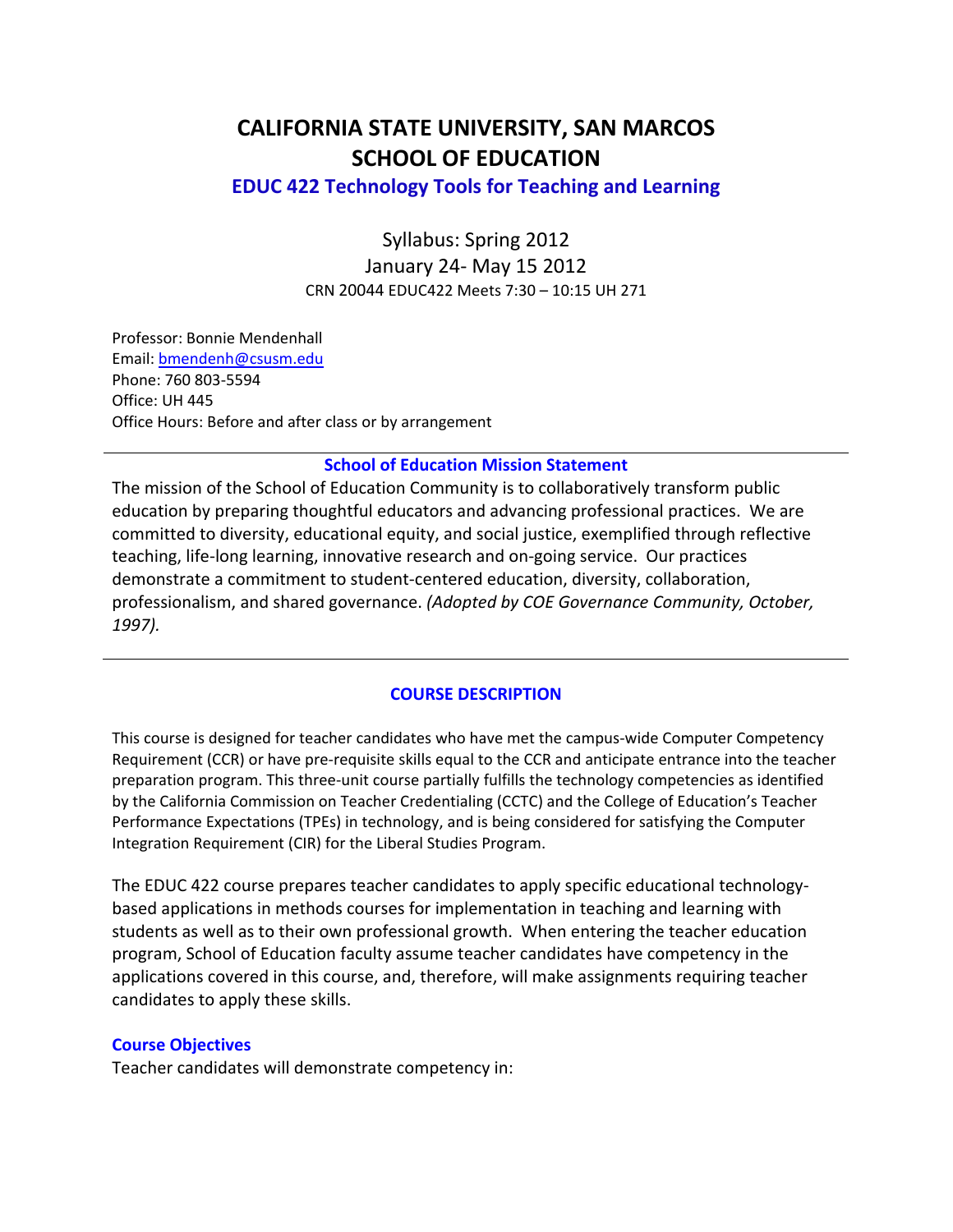- Meeting the National Educational Technology Standards for Teachers (NETS•T) outlined below at a basic level of proficiency;
- Using a variety of educational technology tools that are applied in teaching and learning within the credential program and used in public school settings.

#### **Prerequisites**

 The prerequisite for this course is completion of the campus‐wide computer competency requirement (CCR) or having successfully completed a computer course within the last 12 months with a grade B or above. The prerequisite can be fulfilled by successful completion of one of the following:

- Taking the CSUSM CCR assessment or equivalent course OR
- Completion of an approved computer literacy course at the community college level with a grade B or higher in the last 12 months.

# **Required Supplies**

There is no required text for this course. Instead, you will need the following:

- **ISTE online student membership. Must be purchased by the 2<sup>nd</sup> class meeting.**
- TaskStream on line student membership
- One mass storage device, e.g., USB flash drive (1 Gig or larger)

 It is not necessary to purchase the educational software, as many of the specific software titles are available on the Web in demo‐version and/or available on campus.

## **STUDENT LEARNING OUTCOMES**

# **Teacher Performance Expectation (TPE) Competencies**

 This course is designed to help teachers seeking the Multiple and Single Subjects Credential to develop the skills, knowledge, and attitudes necessary to assist schools and districts in implementing an effective program for all students. The successful candidate will be able to merge theory and practice in order to realize a comprehensive and extensive educational program for all students. The following TPEs are addressed in this course:

Primary Emphasis:

 TPE 14 CSUSM Educational Technology (based on ISTE NETS•T: see below) Secondary Emphasis:

- TPE 4 ‐ Making Content Accessible (NETS•T I and II)
- TPE 5 ‐ Student Engagement (NETS•T I and II)
- TPE 6 ‐ Developmentally Appropriate Teaching Practices (NETS•T I, and II)
- TPE 7 ‐ Teaching English Language Learners (NETS•T II and IV)
- TPE 12 ‐ Professional, legal and ethical (NETS•T IV)
- TPE 13 ‐ Professional Growth (NETS•T V)

#### **ISTE National Educational Technology Standards (NETS•T) and Performance Indicators for Teachers**

 Effective teachers model and apply the National Educational Technology Standards for Students (NETS•S) as they design, implement, and assess learning experiences to engage students and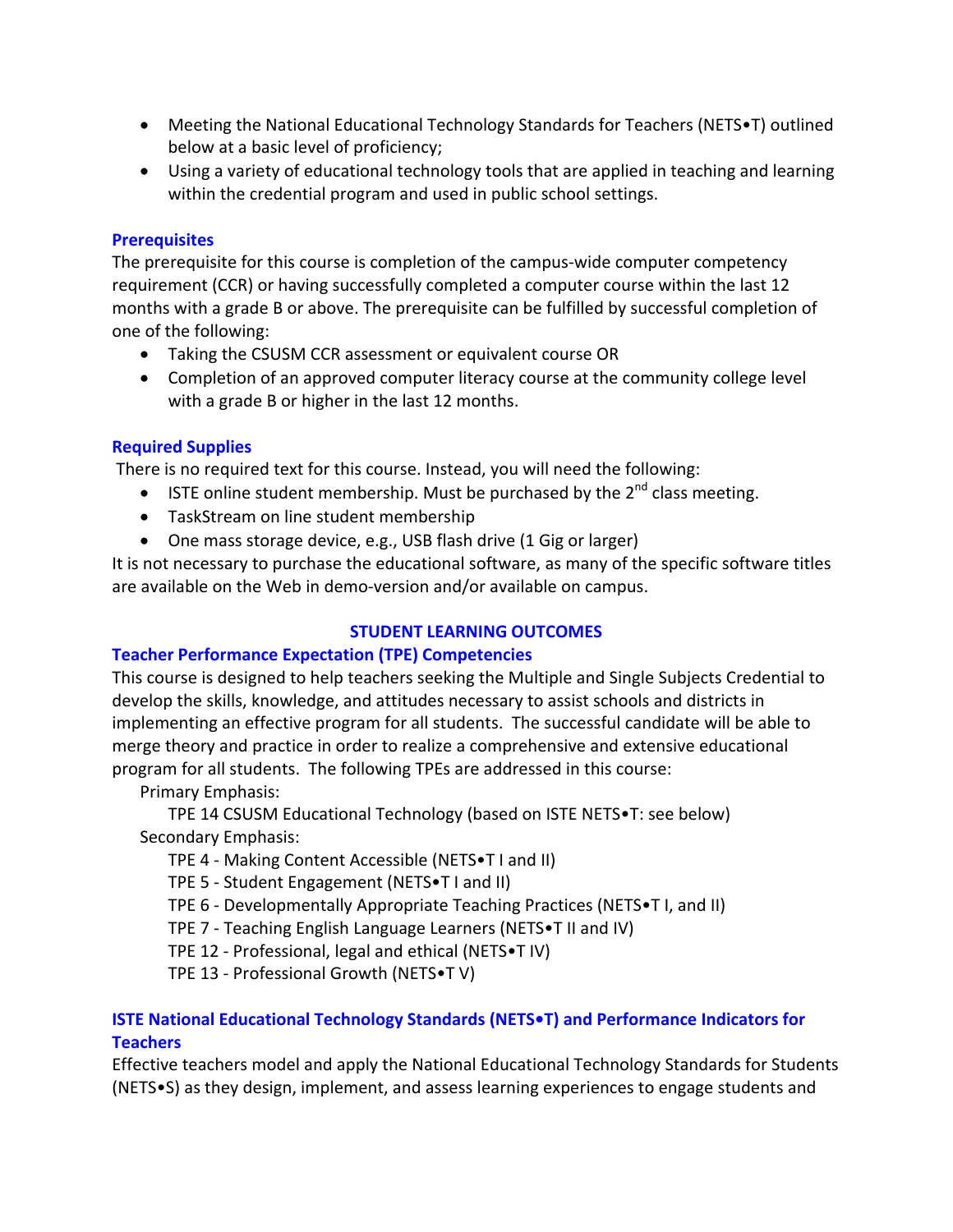improve learning; enrich professional practice; and provide positive models for students, colleagues, and the community. All teachers should meet the following standards and performance indicators. Teachers:

## **I. Facilitate and Inspire Student Learning and Creativity**

 Teachers use their knowledge of subject matter, teaching and learning, and technology to facilitate experiences that advance student learning, creativity, and innovation in both face‐ to‐face and virtual environments. Teachers:

- a. promote, support, and model creative and innovative thinking and inventiveness
- **b.** engage students in exploring real-world issues and solving authentic problems using digital tools and resources
- **c.** promote student reflection using collaborative tools to reveal and clarify students' conceptual understanding and thinking, planning, and creative processes
- **d.** model collaborative knowledge construction by engaging in learning with students, colleagues, and others in face‐to‐face and virtual environments

# **II. Design and Develop Digital‐Age Learning Experiences and Assessments**

 Teachers design, develop, and evaluate authentic learning experiences and assessments incorporating contemporary tools and resources to maximize content learning in context and to develop the knowledge, skills, and attitudes identified in the NETS•S. Teachers:

- a. design or adapt relevant learning experiences that incorporate digital tools and resources to promote student learning and creativity
- **b.** develop technology-enriched learning environments that enable all students to pursue their individual curiosities and become active participants in setting their own educational goals, managing their own learning, and assessing their own progress
- **c.** customize and personalize learning activities to address students' diverse learning styles, working strategies, and abilities using digital tools and resources
- **d.** provide students with multiple and varied formative and summative assessments aligned with content and technology standards and use resulting data to inform learning and teaching

# **III. Model Digital‐Age Work and Learning**

 Teachers exhibit knowledge, skills, and work processes representative of an innovative professional in a global and digital society. Teachers:

- a. demonstrate fluency in technology systems and the transfer of current knowledge to new technologies and situations
- **b.** collaborate with students, peers, parents, and community members using digital tools and resources to support student success and innovation
- **c.** communicate relevant information and ideas effectively to students, parents, and peers using a variety of digital‐age media and formats
- **d.** model and facilitate effective use of current and emerging digital tools to locate, analyze, evaluate, and use information resources to support research and learning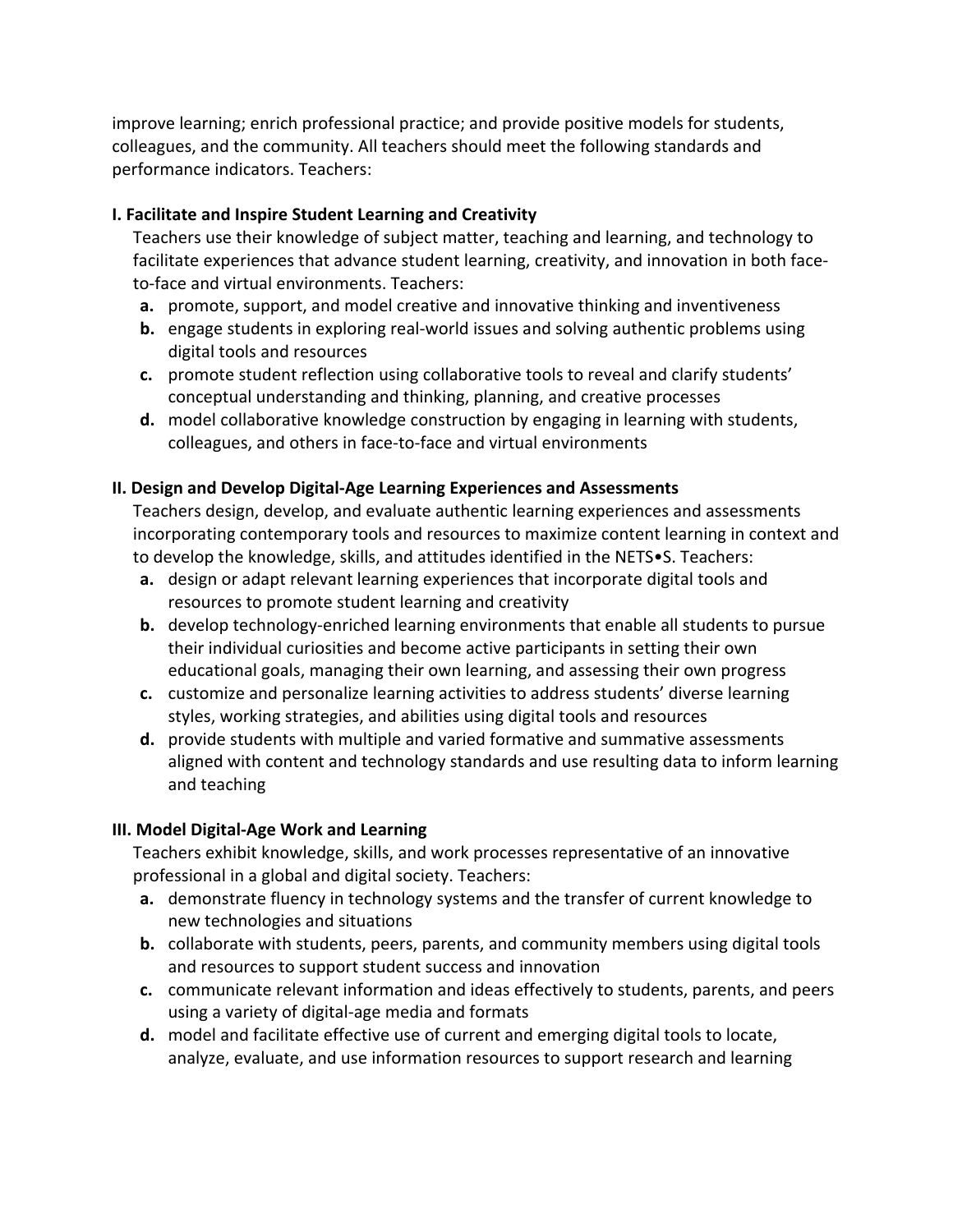## **IV. Promote and Model Digital Citizenship and Responsibility**

 Teachers understand local and global societal issues and responsibilities in an evolving digital culture and exhibit legal and ethical behavior in their professional practices. Teachers:

- a. advocate, model, and teach safe, legal, and ethical use of digital information and technology, including respect for copyright, intellectual property, and the appropriate documentation of sources
- **b.** address the diverse needs of all learners by using learner-centered strategies and providing equitable access to appropriate digital tools and resources
- **c.** promote and model digital etiquette and responsible social interactions related to the use of technology and information
- **d.** develop and model cultural understanding and global awareness by engaging with colleagues and students of other cultures using digital‐age communication and collaboration tools

# **V. Engage in Professional Growth and Leadership**

 Teachers continuously improve their professional practice, model lifelong learning, and exhibit leadership in their school and professional community by promoting and demonstrating the effective use of digital tools and resources. Teachers:

- a. participate in local and global learning communities to explore creative applications of technology to improve student learning
- **b.** exhibit leadership by demonstrating a vision of technology infusion, participating in shared decision making and community building, and developing the leadership and technology skills of others
- **c.** evaluate and reflect on current research and professional practice on a regular basis to make effective use of existing and emerging digital tools and resources in support of student learning
- **d.** contribute to the effectiveness, vitality, and self‐renewal of the teaching profession and of their school and community

# *ISTE (International Society for Technology in Education), 2008* http://www.iste.org/Content/NavigationMenu/NETS/ForTeachers/2008Standards/NETS\_for\_Te achers\_2008.htm

## **CSUSM AND SOE POLICIES**

## **School of Education Attendance Policy**

 Due to the dynamic and interactive nature of courses in the School of Education, all students are expected to attend all classes and participate actively. At a minimum, students must attend more than 80% of class time, or s/he may not receive a passing grade for the course at the discretion of the instructor. Individual instructors may adopt more stringent attendance requirements (see below). Should the student have extenuating circumstances, s/he should contact the instructor as soon as possible. (Adopted by the COE Governance Community, December, 1997).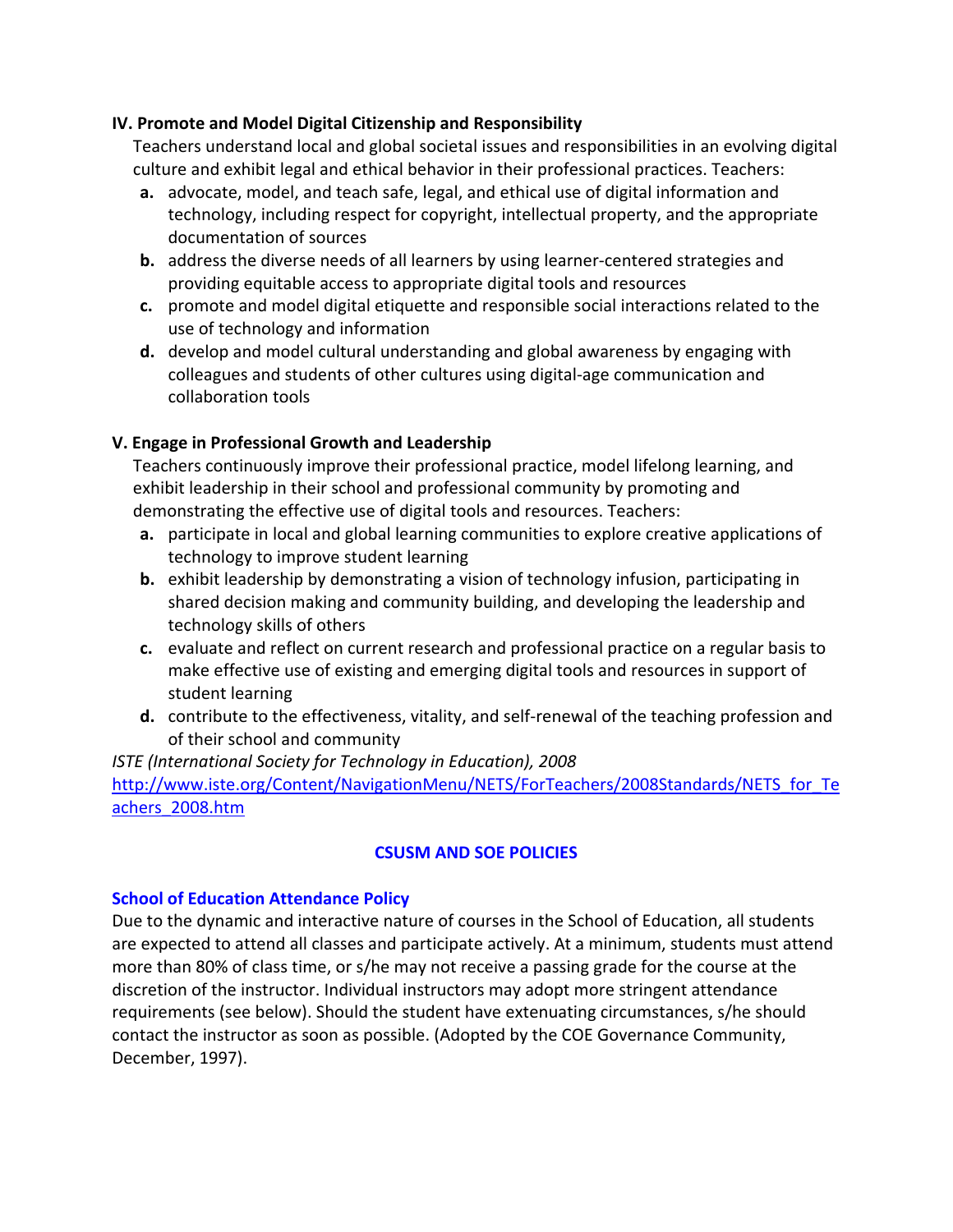In addition to attending course sessions, students may need to use campus resources for some assignments. All students must plan times they can work in labs on campus. Students are required to check campus resources and availability of labs. Mac computers are available in ACD 202, ACD 211, UH 271, and SCI2 306 in addition to other locations such as the library 2<sup>nd</sup> floor. Students are required to use campus issued‐email accounts and check email and the class Cougar Course (Moodle) site at least two times per week to communicate with instructor and peers.

#### **CSUSM Academic Honesty Policy**

 Students will be expected to adhere to standards of academic honesty and integrity, as outlined in the Student Academic Honesty Policy. All written work and oral presentation assignments must be original work. All ideas/materials that are borrowed from other sources must have appropriate references to the original sources. Any quoted material should give credit to the source and be punctuated with quotation marks.

 Students are responsible for honest completion of their work including examinations. There will be no tolerance for infractions. If you believe there has been an infraction by someone in the class, please bring it to the instructor's attention. The instructor reserves the right to discipline any student for academic dishonesty in accordance with the general rules and regulations of the university. Disciplinary action may include the lowering of grades and/or the assignment of a failing grade for an exam, assignment, or the class as a whole.

 Incidents of Academic Dishonesty will be reported to the Dean of Students. Sanctions at the University level may include suspension or expulsion from the University.

#### **Plagiarism**

 As an educator, it is expected that each student will do his/her own work, and contribute equally to group projects and processes. Plagiarism or cheating is unacceptable under any circumstances. If you are in doubt about whether your work is paraphrased or plagiarized see the Plagiarism Prevention for Students website <u>http://library.csusm.edu/plagiarism/index.html</u>. If there are questions about academic honesty, please consult the University catalog.

## **Students with Disabilities Requiring Reasonable Accommodations**

 Students with disabilities who require reasonable accommodations must be approved for services by providing appropriate and recent documentation to the Office of Disabled Student Services (DSS). This office is located in Craven Hall 4300, and can be contacted by phone at (760) 750‐4905, or TTY (760) 750‐4909. Students authorized by DSS to receive reasonable accommodations should meet with their instructor during office hours or, in order to ensure confidentiality, in a more private setting.

## **CSUSM Writing Requirement**

 The CSUSM writing requirement of 2500 words is met through the completion of course assignments. Therefore, all writing will be looked at for content, organization, grammar, spelling, and format.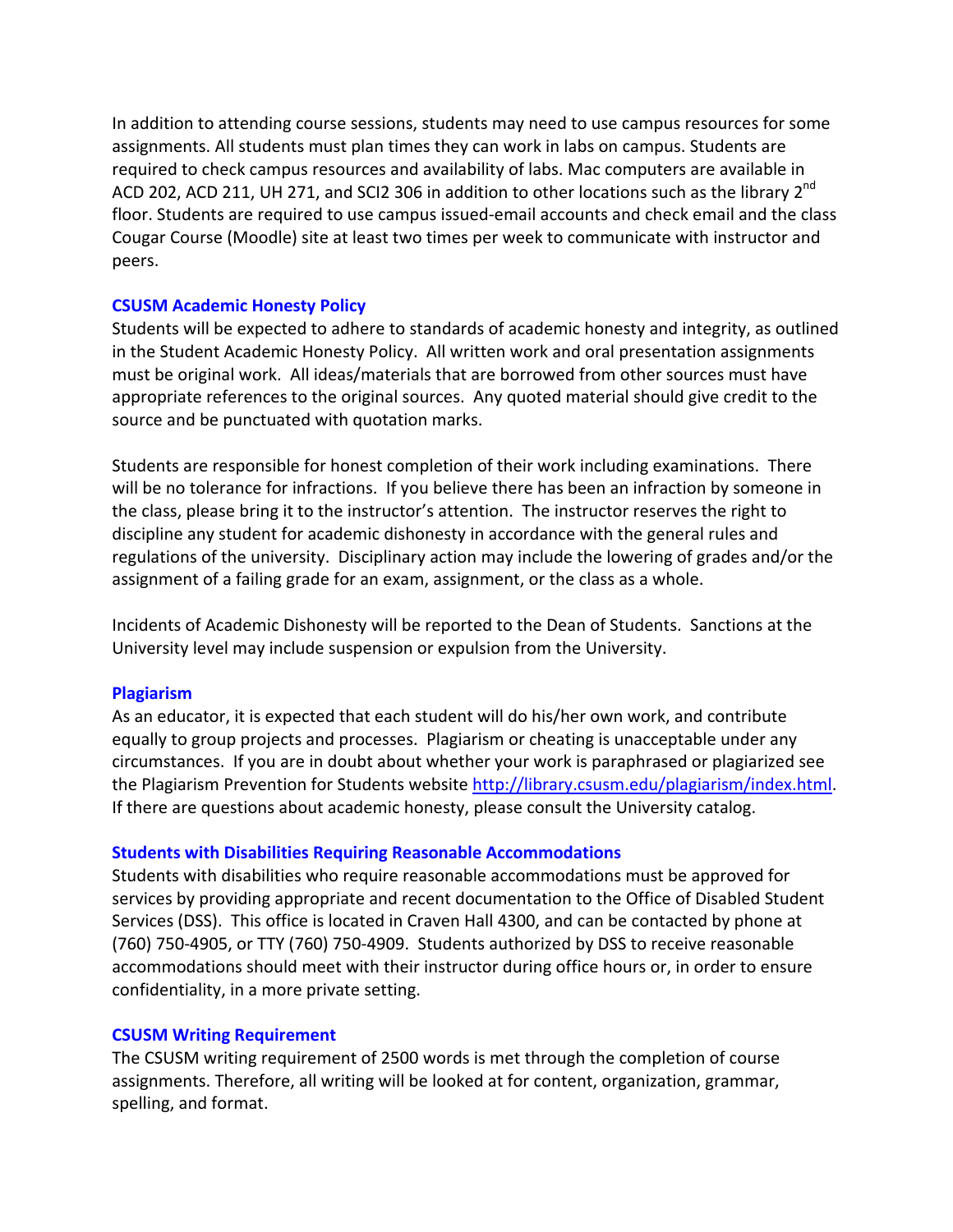If needed, it is suggested that you make an appointment with the Writing Center (http://www.csusm.edu/writing\_center/) to seek help with writing skills before submitting your written assignments.

#### **Grading Procedures And Assignments**

Grading is calculated on the standard of

| $94 - 100 = A$  | $80 - 83 = B$   | $70 - 73 = C$  |  |
|-----------------|-----------------|----------------|--|
| $90 - 93 = A$   | $77 - 79 = C +$ | $60 - 69 = D$  |  |
| $87 - 89 = B +$ | $74 - 76 = C$   | below $60 = F$ |  |
| $84 - 86 = B$   |                 |                |  |

 Detailed information about each assignment is provided on the class Cougar Course site. Please note that modifications may occur at the discretion of the instructor. Any changes to assignments will be clearly labeled and students will be notified.

 In addition to the assignments described below, Participation/performance assessment will be on student's cooperation and flexibility in response to unforeseen challenges and student's ability to perform tasks using a variety of technology tools.

 You are responsible to track your grades and progress in the course. In order to successfully  complete this course, *all assignments must be completed* at an acceptable level noted on assignment directions and rubrics. All assignments are due by 11:55 pm on the due date.

Late assignments will be penalized by a deduction in points.

ASSIGNMENTS TURNED IN AFTER THE DUE DATE WILL BE REDUCED BY 2.5 POINTS PER DAY LATE.

 After one week from the assigned due date, late assignments will receive NO CREDIT. If extraordinary circumstances occur which delay the completion of an assignment, please promptly contact the instructor.

NARRATIVE DESCRIPTION OF ASSIGNMENTS FOR THIS COURSE: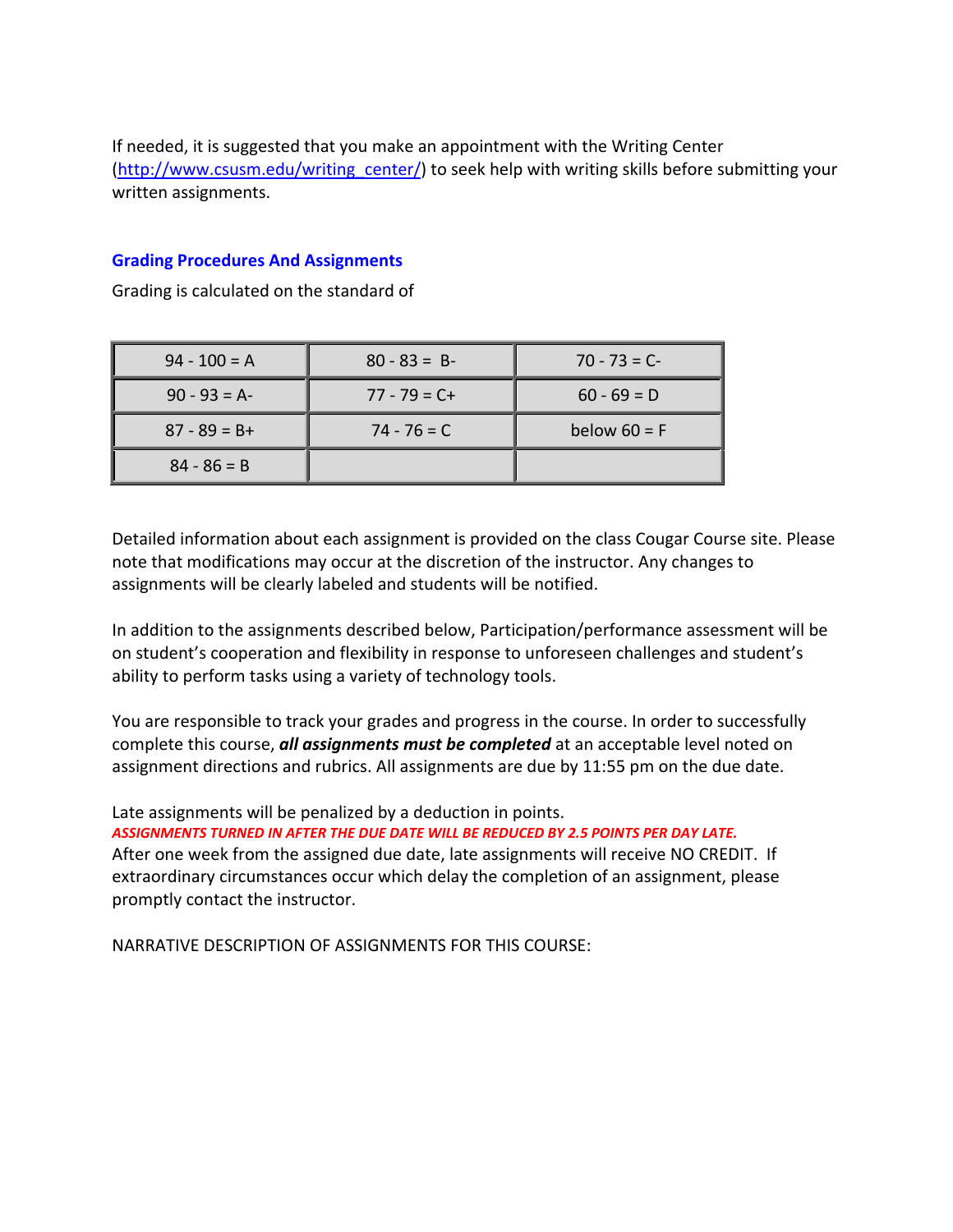|                | <b>422 Activities and Assignments</b>                            | <b>Candidates will be able to</b>                                                                                                                                                                                                                                                                                                                                                                                                                   |  |  |
|----------------|------------------------------------------------------------------|-----------------------------------------------------------------------------------------------------------------------------------------------------------------------------------------------------------------------------------------------------------------------------------------------------------------------------------------------------------------------------------------------------------------------------------------------------|--|--|
| $\mathbf{1}$   | Participation in class and<br>Gmail, ISTE and Taskstream Signups | Participate in class discussions, class cooperative<br>assignments, on-line submission of assignments to<br>the course Moodle.                                                                                                                                                                                                                                                                                                                      |  |  |
|                |                                                                  | Candidates sign-up and pay for subscription to ISTE<br>and TaskStream.                                                                                                                                                                                                                                                                                                                                                                              |  |  |
| $\overline{2}$ | Letter Assignment                                                | Compose a letter of introduction to the course<br>instructor following the assignment format and<br>requirements.                                                                                                                                                                                                                                                                                                                                   |  |  |
| 3              | Forum Assignment                                                 | Post an introduction of themselves to their<br>classmates following the assignment format and<br>requirements and each candidate responds to<br>three students post with appropriate comments.                                                                                                                                                                                                                                                      |  |  |
| 4              | Copy Right Presentation                                          | Create a presentation explaining the rules and<br>reason for fair use and copyright laws, and use of<br>appropriate citations.<br>Students will share their learning after becoming<br>knowledgeable about various issues related to<br>digital citizenship in the ISTE standards for<br><b>Teachers and Students</b>                                                                                                                               |  |  |
| 5              | Journal Blog Assignment                                          | Reflect on course readings and activities from the<br>ISTE website that supports topics related to the<br>ISTE standards. Entries are made to the journal<br>weekly and each candidate responds to three<br>students post with appropriate comments.                                                                                                                                                                                                |  |  |
| 6              | Internet Thinkfinity Assignment                                  | Review a wide range of interactive educational<br>Internet resources found on the THINKFINITY<br>website. Candidates select 15 activities, web sites,<br>lesson plans or interactive resources to review by<br>noting the relationship to the ISTE NETS and reflect<br>on the why the resource is an excellent learning<br>tool and why it is powerful for student learning.                                                                        |  |  |
| 7              | Software review (Web 2.0)                                        | Web-based resources/tools are explored and<br>reflections written on how they can be used for<br>student learning.                                                                                                                                                                                                                                                                                                                                  |  |  |
| 8              | Rubric Assignment                                                | Practice creating a rubric for the Treasure Hunt<br>Assignment in order to understand the how to<br>make rubrics and use them to assess student work.                                                                                                                                                                                                                                                                                               |  |  |
| 9              | Internet Treasure Hunt Assignment                                | Demonstrate knowledge and understanding of<br>appropriate use of technology for information<br>collection, analysis and management by select a<br>grade level and Content standard area and then<br>research five to eight Internet resources The<br>candidate creates an opening prompt to engage<br>the student learners in researching ten questions<br>that can be answered by investigating the websites<br>provided by the teacher candidate. |  |  |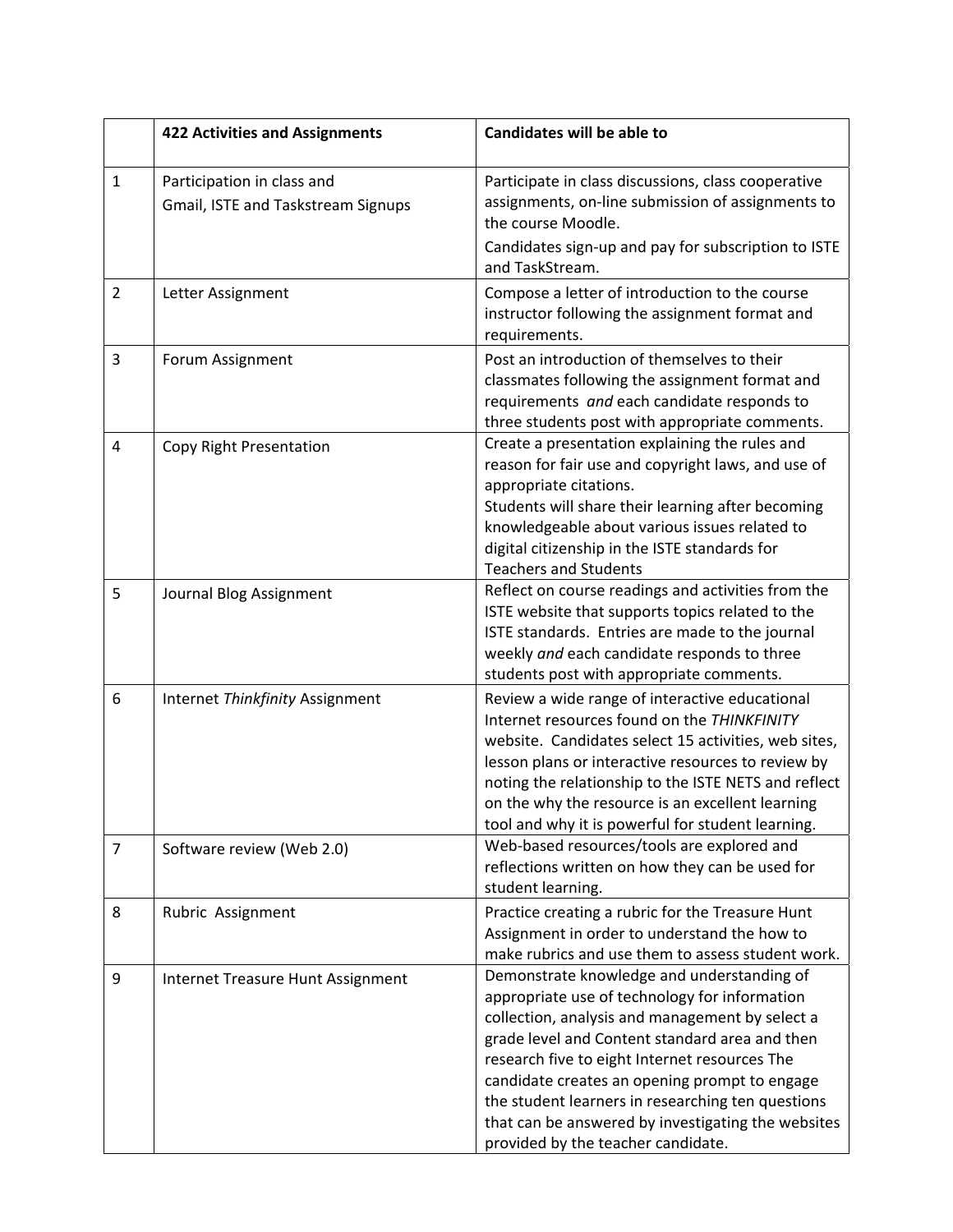| 10 | Classroom Website Assignment                                                                                                               | Use Google Sites to create a classroom teacher<br>webpage                                                                                                                                                                                                                                                                                                                                                                                      |  |
|----|--------------------------------------------------------------------------------------------------------------------------------------------|------------------------------------------------------------------------------------------------------------------------------------------------------------------------------------------------------------------------------------------------------------------------------------------------------------------------------------------------------------------------------------------------------------------------------------------------|--|
| 11 | <b>Tracking Sheet Assignments</b>                                                                                                          | Plan and organize a document to prepare<br>electronic portfolio. Files are matched to the NETS<br>under TPE 14 and documentation of file naming<br>and organizing is required.                                                                                                                                                                                                                                                                 |  |
| 12 | Taskstream Electronic Portfolio-<br>TPE 14 Narrative & Artifacts for National<br><b>Education Technology Standards for</b><br>Teachers 1-5 | Assignment utilizes an electronic portfolio to set<br>up and<br>organize electronic files, selecting evidence<br>through analysis of<br>individual work related to proficiencies and<br>completing<br>narratives as evidence of meeting the TPE 14.                                                                                                                                                                                            |  |
| 13 | Spread sheet A and B Assignments                                                                                                           | Use Excel or Google Forms to create Spread Sheet<br>A-Chart data from in-class survey.<br>Create Spread sheet B from data generated by a<br>survey made using Google Forms. Collect<br>responses. Create tables, charts or graphs from<br>data and write a reflection on the outcomes.                                                                                                                                                         |  |
| 14 | Electronic Grade-book Assignment                                                                                                           | Explore a free on-line grade-book resource to learn<br>about how electronic grade-book keeping works.<br>This assignment represents the ways a teacher can<br>collect and record student performance data and<br>use this information to communicate with<br>students and their parents about student progress.                                                                                                                                |  |
| 15 | <b>Scratch Assignment</b>                                                                                                                  | Visit the MIT SCRATCH website to become familiar<br>with this interactive creative sequenced lesson<br>format.                                                                                                                                                                                                                                                                                                                                 |  |
| 16 | iVIE Awards activity                                                                                                                       | Investigate the San Diego County Office of<br>Education iVIE Awards web site to see samples of<br>student made informational videos. Review five<br>iVIE movies.                                                                                                                                                                                                                                                                               |  |
| 17 | iMovie Project:<br>Story board<br>Produce and edit video<br>Individual Reflection<br><b>iMovie Peer Reviews</b>                            | Select a California Content Standard, create a<br>storyboard, use a video camera to shoot footage.<br>Candidates create a polished educational videot by<br>using audio and video editing, creating titles and<br>transitions and upload the finished video to a<br>video sharing website.<br>Candidates write a reflection on the process of<br>creating their video and participate in Peer<br>Reviews of their class mate's video projects. |  |